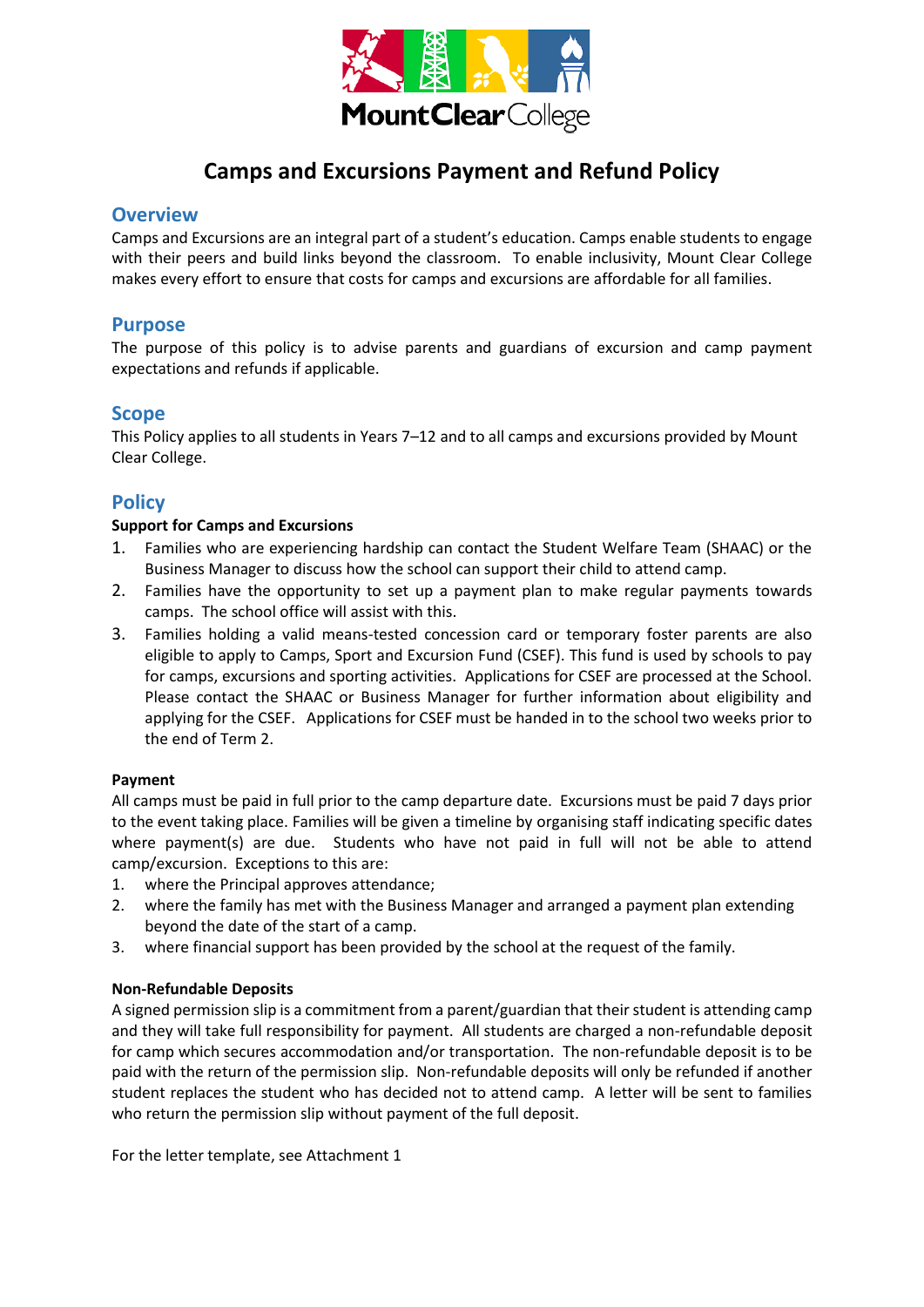#### **Advice to Families re non-payment of camps**

Families who have not paid in full for a camp by the final payment date indicated on the camp form will receive a letter advising them that their student will not be attending the camp unless payment is made in full. This letter will also provide advice on support available.

For the letter template, see Attachment 2

#### **Insurance**

All camps will have an insurance component which provides cover for students who are unable to attend camp for medical reasons or who are sent home during camp for medical reasons. Families seeking to make a claim against this insurance policy will be required to complete documentation provided by the Victorian Managed Insurance Authority (VMIA). This document includes a statement from a GP explaining why student could not attend camp, or relevant hospital records where a student was sent home from camp. There is no excess on Insurance except for loss of baggage (\$50) and loss of Digital Devices (\$250). These excess charges are the responsibility of families.

Mt Clear College does not obtain insurance cover for day excursions.

#### **Refunds – Camps**

#### **Parent/Guardian decision to withdraw or return student early from camp**

If a Parent/Guardian decides to withdraw or return their child early from camp, our school will consider requests for partial or full refunds of camp payments on a case-by-case basis taking into account the individual circumstances. Generally, we will not be able to refund payments made for items purchased or costs that have already been paid or committed to a third party, where no refund is available to the school. For example, the cost of transportation and accommodation. However, these costs may be refundable through an insurance application, depending on the camp and the reason for the refund request. If a situation arises where a family wish to make an insurance claim they can obtain a form from the Business Manager.

#### **Principal decision to withdraw or return student early from camp**

Generally, the Principal will only withdraw or return a student early from a camp due to illness, safety concerns or behaviour issues.

Where the Principal has decided to withdraw a student from attending a camp, prior to the camp taking place, the school will manage parent refund on a case-by-case basis.

Where the Principal has decided to return a student home early from a camp, the school will only be able to refund payments for items or costs that have not already been paid or committed to a third party, unless the third party agrees to provide a refund. However some costs may be refundable through an insurance application, depending on the camp and the reason for the refund request. Where possible, we will provide parents with information about insurance cover at the time of camp payment.

#### **Refunds – Excursions**

Generally, we will not be able to refund payments made for costs that have already been paid or committed to a third party, where no refund is available to the school. For example, the cost of transportation or entry fees to an activity.

However, students who provide documentation in the form of a medical certificate or a statutory declaration stating they were sick on the day of the excursion will have payment fully refunded. Students who are withdrawn from an excursion without notice by the Principal, prior to the excursion taking place will also be given a full refund.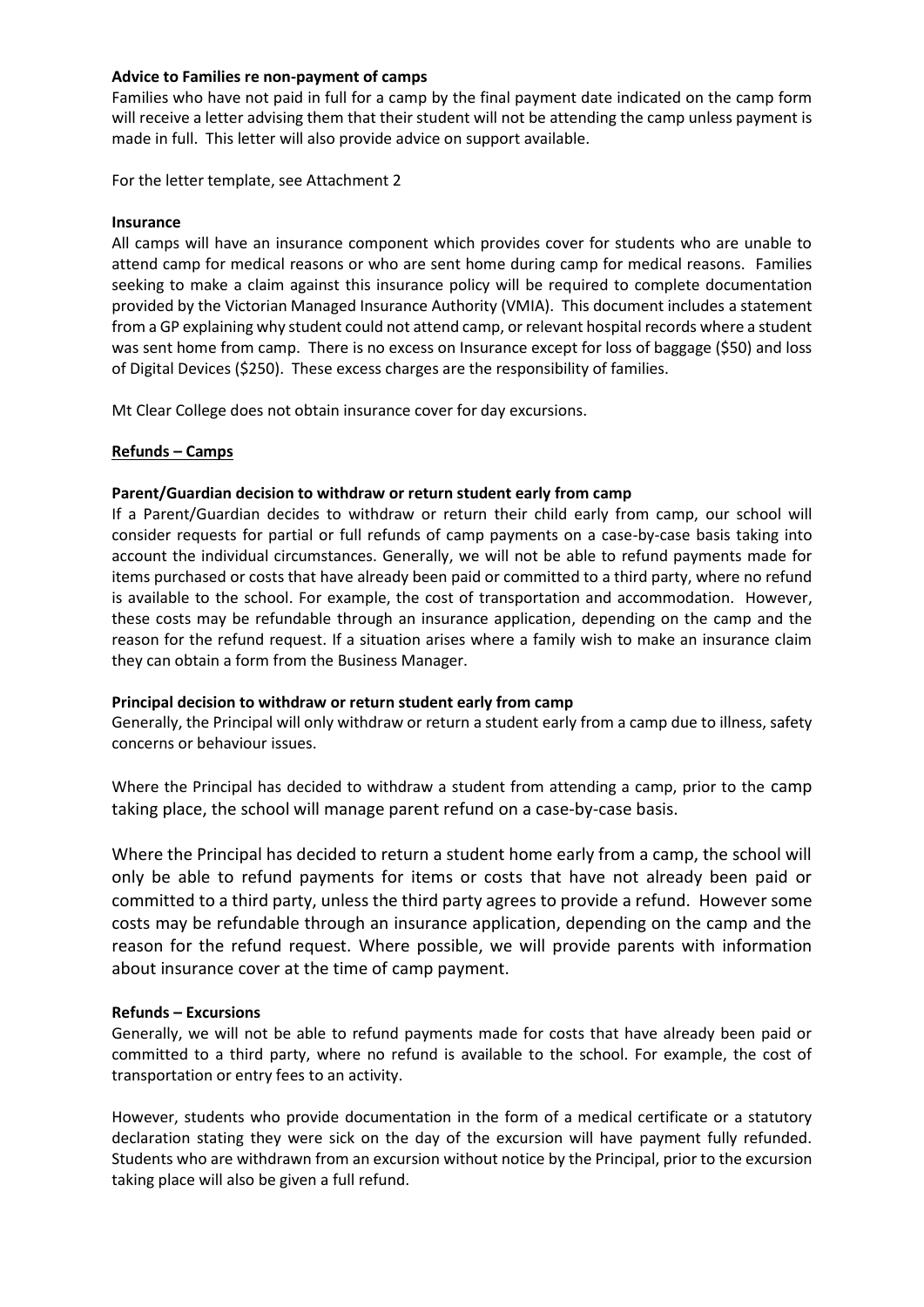## **Cancellation of camp/excursion**

A full refund will be given to families in the event that a camp or excursion is cancelled.

All refunds will be paid to the Family Account. Families requesting reimbursement must provide bank account details. Schools are unable to provide cash reimbursements.

## **Evaluation and review cycle**

This policy will also be reviewed as part of the College's regular policy review process.

| <b>Date Created</b>           | October, 2018              |
|-------------------------------|----------------------------|
| <b>Approved By</b>            | <b>School Council</b>      |
| <b>Approval Date</b>          | 16 October 2018            |
| Author                        | <b>Assistant Principal</b> |
| <b>Responsible for Review</b> | <b>Assistant Principal</b> |
| <b>Next Review Date</b>       | October 2020               |
| <b>References</b>             |                            |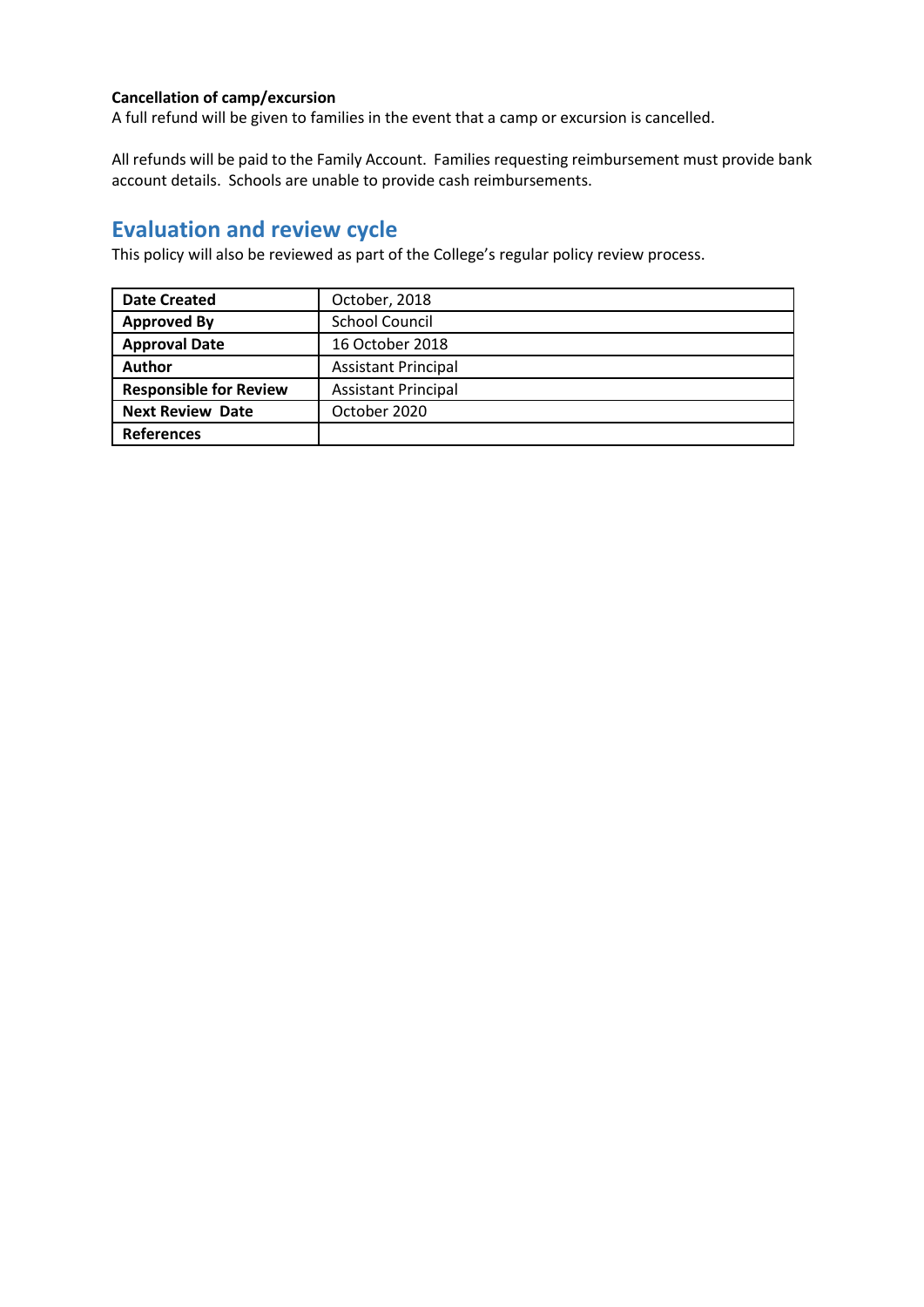

**Web: [www.mtclearsc.vic.edu.au](http://www.mtclearsc.vic.edu.au/)**

Date

Address

Dear………………………………

Thanks for returning your permission slip for the ……………………….. camp which leaves on ……………………………………………..

In your original camp package, you were provided with a copy of our Camps and Excursions Payment and Refund Policy which states that the camp deposit must be paid in full on return of the permission slip.

A number of options for support for payment of camps is available to you. Families who are experiencing financial hardship may contact the Student Welfare Support team (SHAAC) to discuss how the school can support your child to attend camp. Alternatively, you may arrange a meeting with the Business Manager to set up a payment plan which extends beyond the camp start date.

If you do not require support to pay for this deposit we ask that you attend to payment as soon as possible, your child's place on this camp is not secured until deposit is paid.

Please call the office or the teacher organising your camp on 5330 1500 if you have any further questions.

Yours sincerely

**Lynita Taylor** ……………………………………….

**Principal Camp organiser**